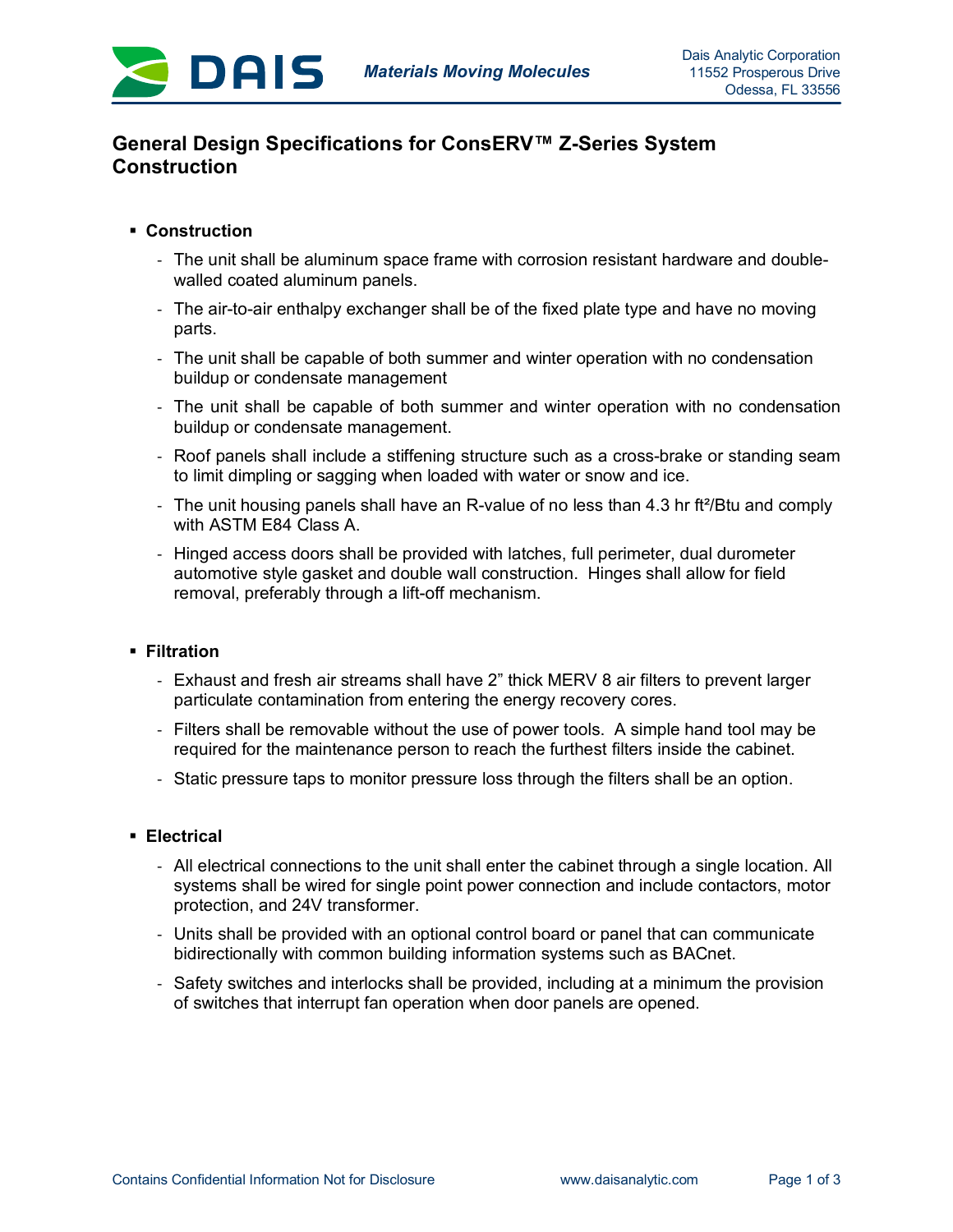

#### § **Fans & Motors**

- Supply and exhaust fans Impeller made of aluminum (AlMg3) with 7 backward curved blades and efficiency optimized circumferential diffusor. Sound optimized. Pressure orientated behaviour. Fluidic optimized inlet cone made of galvanised sheet steel.
- Motorized Impeller, includes motor and impeller. Mounting either with horizontal or vertical motor shaft. Motorized Impeller statically and dynamically balanced according to DIN ISO 21940-11 at least with quality level G6.3.
- - Exceeds in accordance with IEC 60034-30-2 minimum requirements for IE5 (Ultra Premium Efficiency). Maintenance free ball bearings, closed on both sides with longterm lubrication. Magnets without rare earth elements. Motor made of die casted aluminum. Protection Class IP54 and insulation class F. Electronic with integrated terminal box and environmental resistant cable glands (2x M16 and 1x M20). Status LED integrated.
- Comes with 100% speed controllable with integrated Motor Protection and Soft Start, eliminating the need for vibration isolation protection.
- ModBus RTU Interface integrated. Bus configuration possibile on site by customer. Potential-free Alarm Contact and integrated 24V Supply for accessories. Applicable in all common energy grids and IT-Network. Low noise commutation. Fan complies with the guidelines required (Machinery-, EMC- and Low Voltage Directive) to comply with installation and conformity declaration as well as CE marking. Standard version with UL approval. **Optional** Air Flow measuring equipment by circular pressure connections

## § **Performance**

- Enthalpic Transfer the enthalpy exchanger shall provide high performance sensible and latent transfer between the airstreams. This transfer shall be accomplished by moving energy (both sensible and latent) through the enthalpy exchanger surface while keeping the airstreams physically separated.
- Frost Control the enthalpy exchanger shall operate with no frosting or condensation formed at outside air conditions above  $-10$  ° F and exhaust air RH below 40%. Infrequent excursions outside these conditions shall not impact the function of the exchanger. Drain pans are not required.
- Defrost under normal conditions, defrost cycles are not required. Bypass for economizer cycle shall be allowed

## § **Quality**

- The energy recovery enthalpy exchangers internal to the energy recovery ventilator shall be certified by ARI within the ARI Standard 1060 Certification program. At the nominal certified CFM, the enthalpy exchanger shall provide at least 68% total effectiveness for both heating and cooling conditions and 0% exhaust air transfer ratio (EATR) when tested at zero pressure differential between airstreams. These values are to be produced from official ARI certification data, which is made available to
- Energy recovery ventilation units shall be factory assembled, wired and tested prior to shipment. Units shall be constructed and assembled and inspected by an approved